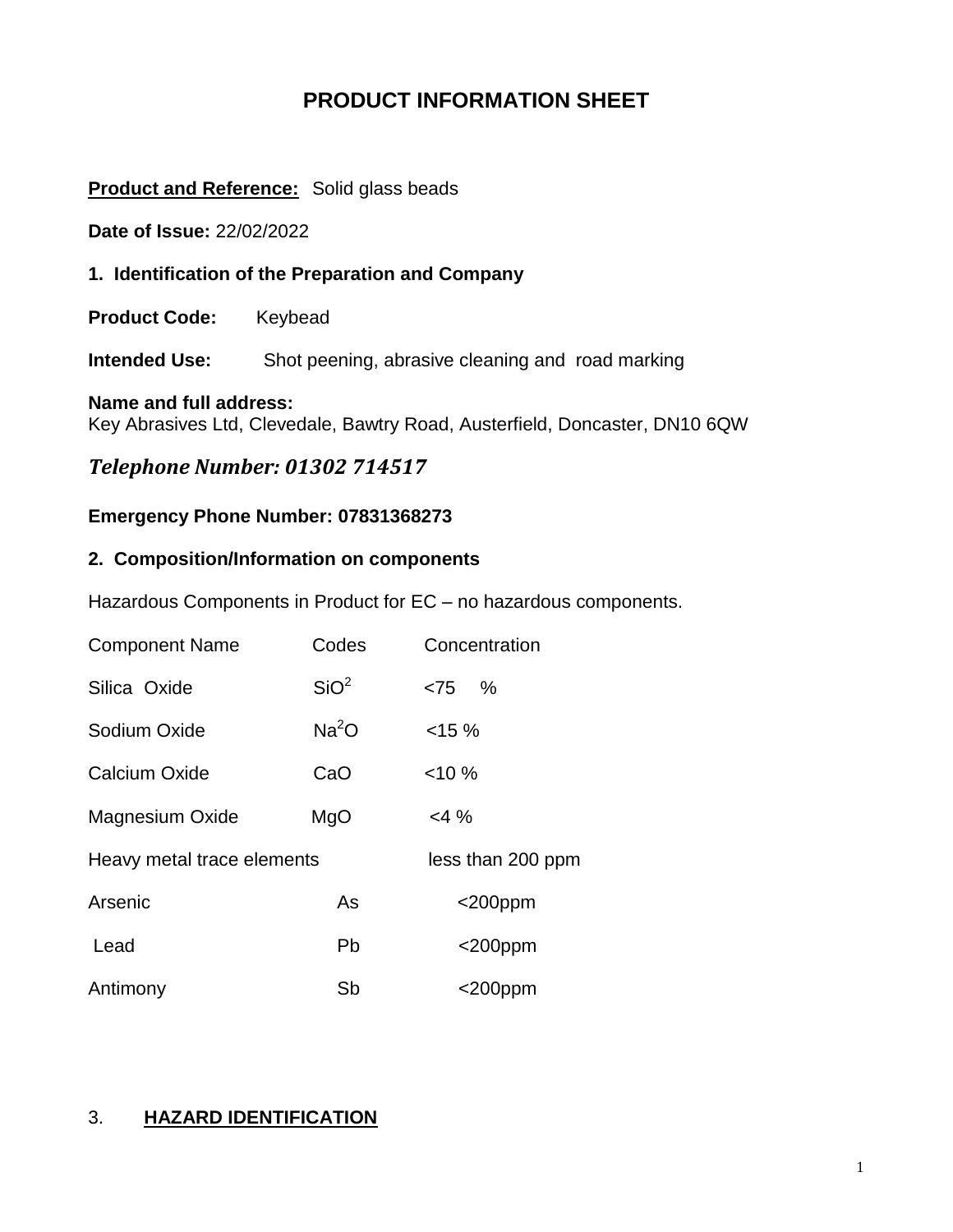Main Hazards **Dust from handling operations** Health Effects - Eyes May cause irritation. Health Effects - Skin May cause irritation Health Effects - Ingestion None known<br>Health Effects - Inhalation Exposure to a Exposure to dust may have the following effects:irritation of nose, throat and respiratory tract,

# 4. **FIRST AID MEASURES**

#### **General:**

In all cases of doubt, or when symptoms persist, seek medical attention. Never give anything by mouth to an unconscious person.

### **Inhalation:**

Remove to fresh air, keep the patient warm and at rest. If breathing is irregular or stopped, administer artificial respiration. Give nothing my mouth. If unconscious, place in the recovery position and seek medical advice.

### **Skin Contact:**

Remove contaminated clothing. Wash skin thoroughly with soap and water or use a proprietary skin cleaner.

### **Ingestion**:

Mouth rinse and give water to drink.

### **Eye:**

Eye wash with plenty of water for at least 15 minutes with the eyelids kept open.

### 5. **FIRE FIGHTING MEASURES**

### **Extinguishing media:**

**Water** 

### 6. **ACCIDENTAL RELEASE MEASURES**

#### **Recovery measures:**

Material should be kept stored in sealed bags, if spilt it constitutes an extreme slip hazard

Product can be vacuumed or swept up dry or wet . Personnel should use appropriate personal protective equipment particularly if material is in powder form and dry.

### 7. **HANDLING AND STORAGE**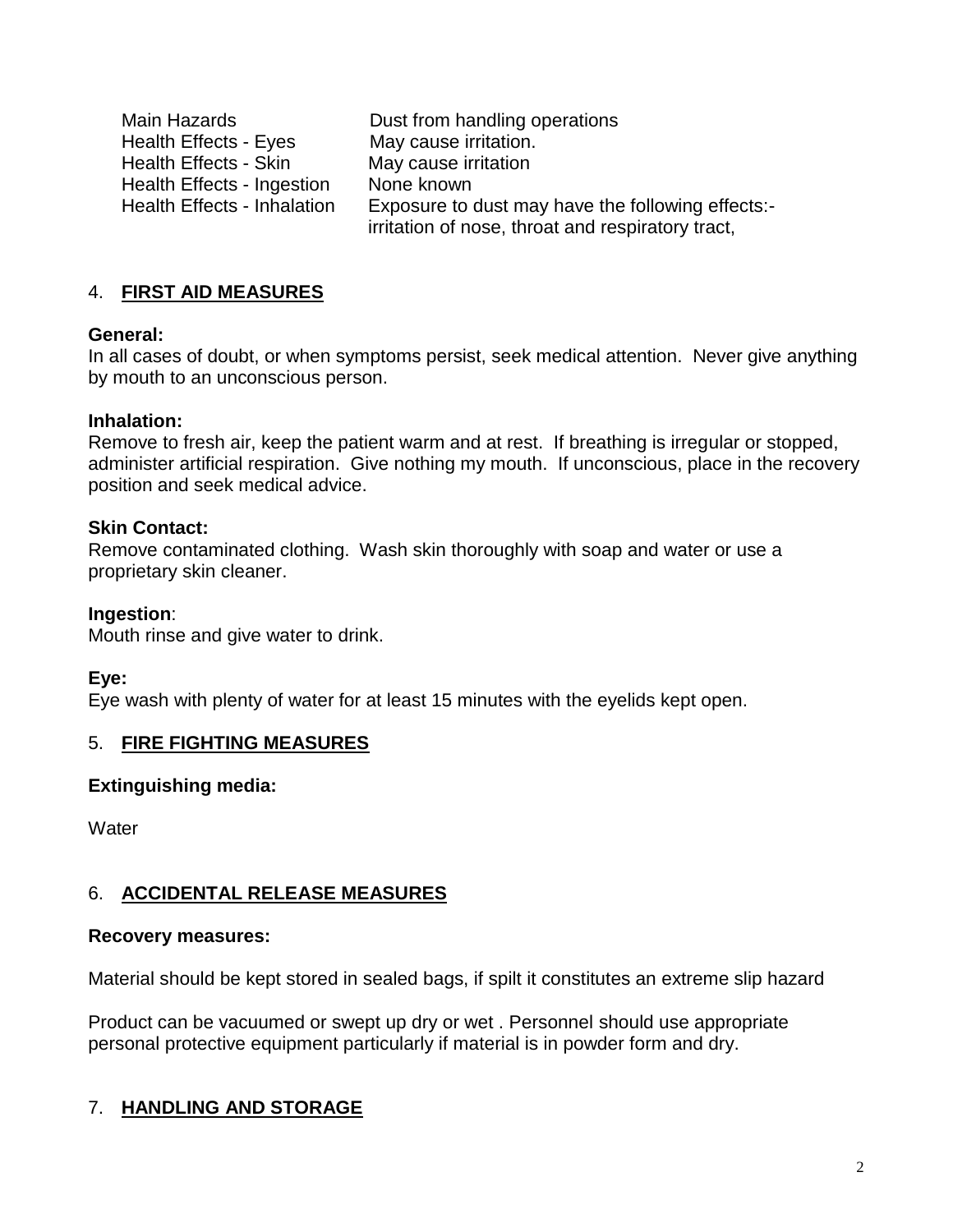# **Handling:**

Avoid breathing dust and spillage whilst handling. Avoid contact with eyes and use in well ventilated areas.

The Manual Handling Operations Regulations may apply to the handling of bags when carrying out assessments.

### **Storage:**

The storage and use of this product is not subject to any requirements but it should be kept dry where this is important for further process use.

# 8. **EXPOSURE CONTROLS / PERSONAL PROTECTION**

### **General:**

a) Persons with a history of asthma, allergies or chronic or recurrent respiratory disease should only be employed in processes in which this product is used under supervision.

b) Persons with a history of skin sensitisation problems should only be employed in processes in which this product is used under appropriate medical supervision.

### **Engineering Measures:**

Provide adequate ventilation. Where reasonably practicable this should be achieved by the use of local exhaust ventilation and good general extraction during process use.

Occupational Exposure Standards:

- 1. Total dust Less than 10 mg per cubic metre 8h TWA
- 2. Respirable dust Less than 4 mg per cubic metre 8h TWA

### **Personal Protection:**

All Personal Protective Equipment, include Respiratory Protective Equipment, used to control exposure to hazardous substances must be selected to meet the requirements of the COSHH Regulations.

### **Respiratory Protection:**

Air-fed respiratory protective equipment should be worn when this product is shotblasted This should be in addition to the other measures taken to reduce exposure (eg, in booth design and operation and process modifications). Non-essential and unprotected people should be excluded from the area if exposure is impossible.

### **Hand Protection:**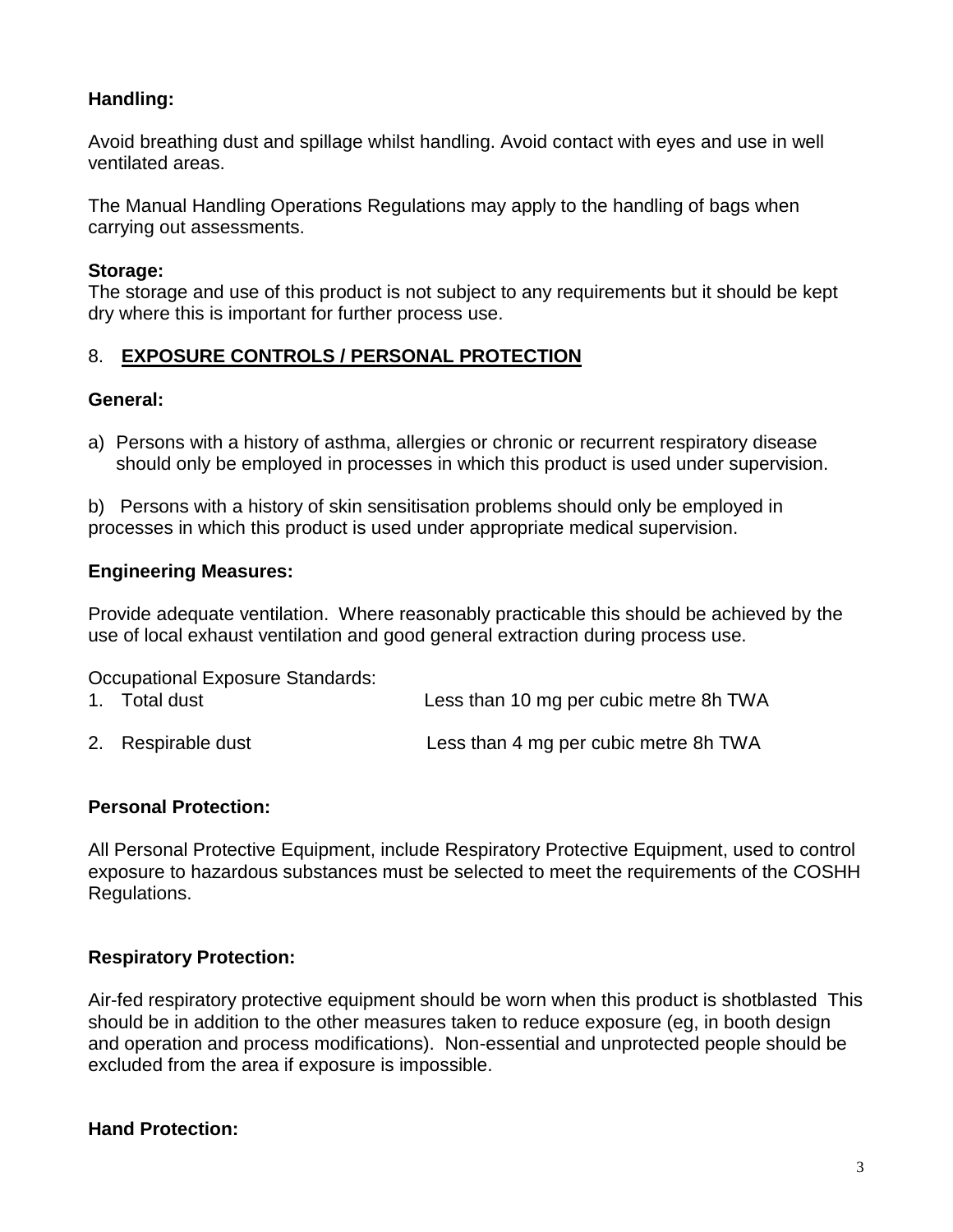When skin exposure may occur, advice should be sought from glove suppliers on appropriate types. Barrier creams may help to protect exposed areas of the skin but are not substitutes for full physical protection.

# **Eye Protection:**

Eye protection designed to protect against exposure which should be an EC approved helmet in blasting operations.

### **Skin Protection:**

Cotton or cotton/synthetic overalls or coveralls are normally suitable. Grossly contaminated clothing should be removed and the skin washed with soap and water or a proprietary skin cleaner.

### 9. **PHYSICAL AND CHEMICAL PROPERTIES**

| <b>Physical state</b>                 | Solid, round and clear |
|---------------------------------------|------------------------|
| Odour                                 | None                   |
| Explosion Limits (%)                  | None                   |
| Flash point:                          | None                   |
| Solubility in water (kg/m3) Insoluble |                        |
| Density (kg/m3)                       | 1325                   |
| <b>Hardness</b>                       | 6 mohs                 |
| Specific gravity                      | 2.5                    |
| <b>Melting Point</b>                  | 1130 C                 |
| <b>Softening Point</b>                | 730 C                  |
|                                       |                        |

### 10. **STABILITY AND REACTIVITY**

| Stability           | Stable under normal conditions |
|---------------------|--------------------------------|
| Conditions to avoid | <b>None</b>                    |
| Materials to avoid  | Hydrofluoric acid              |

### 11. **TOXICOLOGICAL INFORMATION**

| <b>Acute Toxicity</b>         | No relevant studies identified                                                |
|-------------------------------|-------------------------------------------------------------------------------|
| Irritancy - Eyes              | Splashes in the eye may cause irritation                                      |
| Irritancy - Skin              | Repeated or prolonged contact with the product may<br>lead to skin irritation |
| Sub-acute/Subchronic Toxicity | No relevant studies identified.                                               |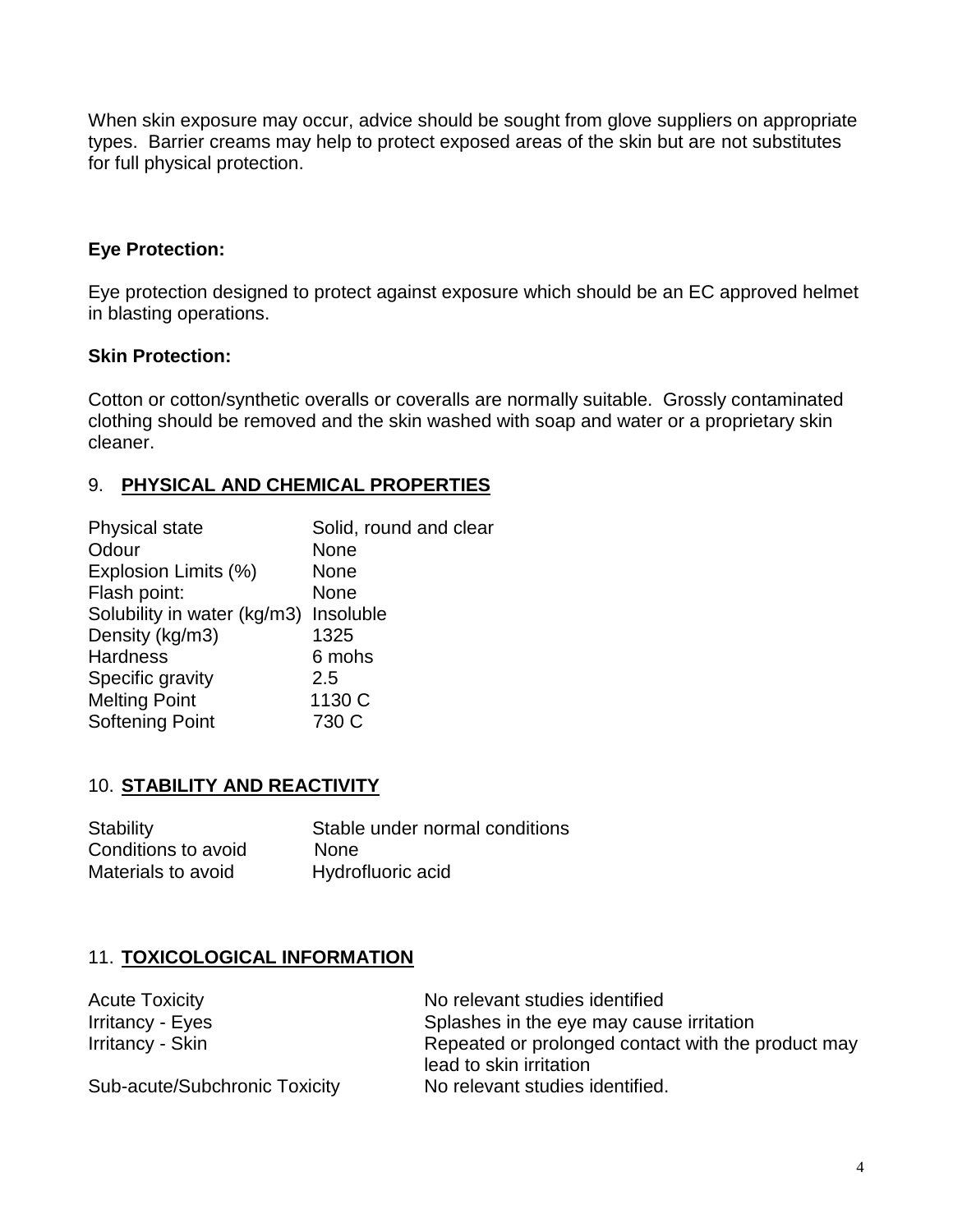| <b>Chronic Toxicity/Carcinogenicity</b> | Appropriate protective measures and good hygiene<br>practices should be followed in order to minimise<br>potential exposure. |
|-----------------------------------------|------------------------------------------------------------------------------------------------------------------------------|
| Genotoxicity                            | No relevant studies identified.                                                                                              |
| Reproductive/Developmental              |                                                                                                                              |
| <b>Toxicity</b>                         | No relevant studies identified                                                                                               |
| Human Data                              | Inhalation over long periods of time may constitute a<br>health hazard                                                       |
| <b>Additional Data</b>                  | <b>None</b>                                                                                                                  |

### 12. **ECOLOGICAL INFORMATION**

There is no data available on the product itself. The Air Pollution Control requirements of regulations made under the Environmental Protection Act may apply to the use of this product.

### 13. **DISPOSAL CONSIDERATIONS**

The material in its supplied form is non hazardous inert inorganic solid waste.

The disposal of material after it has been used may cause the product to fall into a different category.

### 14. **TRANSPORT INFORMATION**

| <b>UN Number</b>            | Not regulated |
|-----------------------------|---------------|
| ADR/RID substance ID number | Not regulated |
| <b>IMDG</b>                 | Not regulated |
| Tremcard No. TEC ®          | Not regulated |

### 15. **REGULATORY INFORMATION**

The information contained in this safety data sheet does not constitute the suppliers own assessment of workplace risks as required by other Health and Safety legislation. The provisions of the Health and Safety at Work etc. Act and the Control of Substances Hazardous to Health Regulations apply to the use of this product at work.

### 16. **OTHER INFORMATION**

The information contained in this safety data sheet is based on the present state of knowledge and current national legislation. It provides guidance on health, safety and environmental aspects of the product and should not be construed as any guarantee of technical performance or suitability for particular applications, and we do not accept any